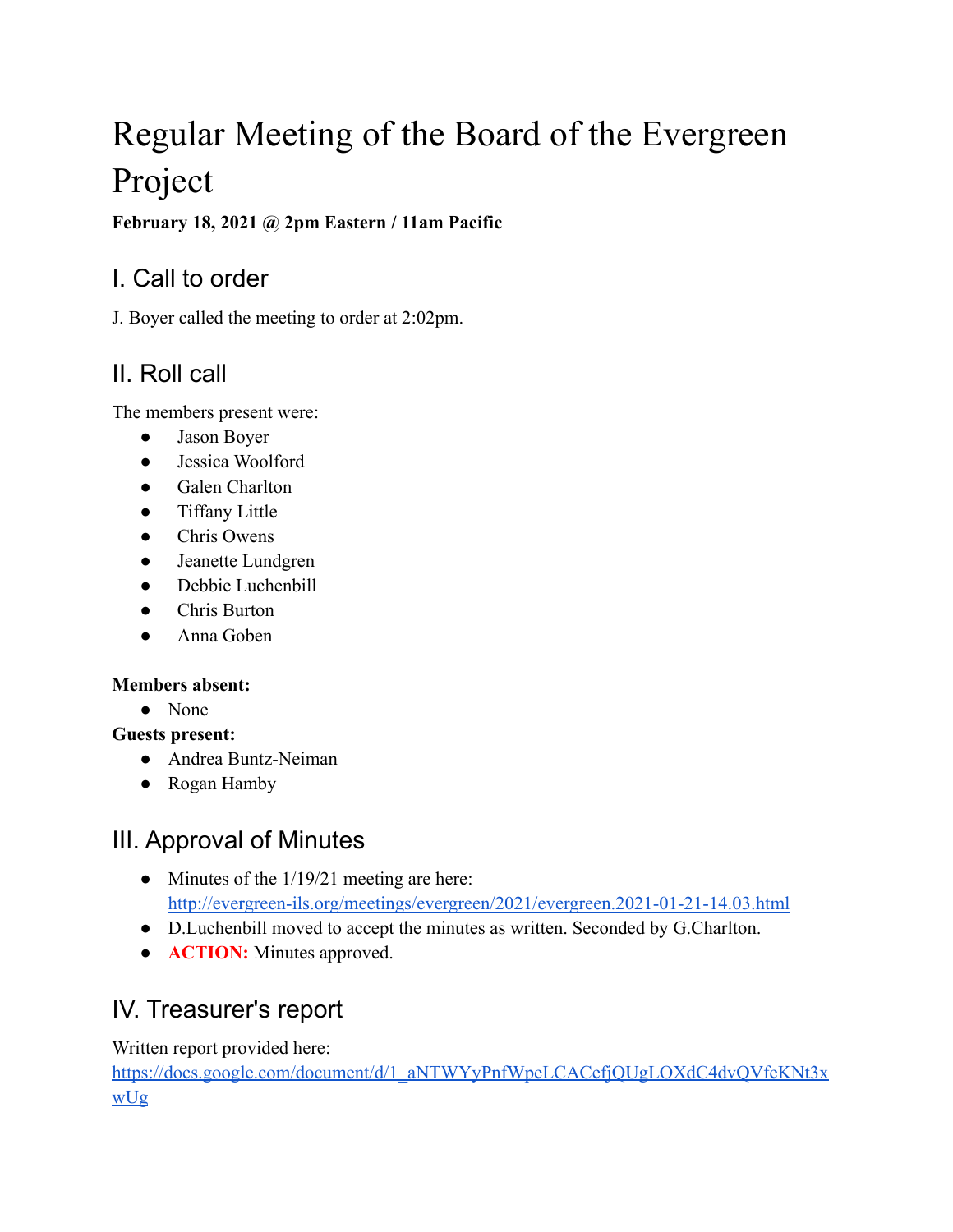- Registration revenue has begun coming in from the upcoming conference. Current estimate is about \$400 to date.
- Previous actions still in progress: Finish getting the donor acknowledgement letters sent out and preparing the official 990. Anticipate to have the 990 available for Board review by the next Board meeting.

### V. Committee reports

#### Release Team (G.Charlton)

Release team has decided to push the release back a couple of weeks to get some more features included. New general release date will be April 14. Bug Squashing week will be the week of April 15.

#### Outreach Committee (R.Hamby)

Written report here: http://list.evergreen-ils.org/pipermail/board/2021-February/000227.html

- Conference is the major planning event going on currently.
- Annual Report is also underway.
- There will be a page in the Annual Report reserved for donors to the project. Will probably have a discussion later with the Board about how to acknowledge these donors.
- Ready to move ahead with Redbubble store when it's set up, and will ask G.Charlton for assistance with financials. No current timeline for setup, but if it's ready in time for the conference can plan on doing a T-shirt for the conference.

#### Fundraising Subcommittee (G.Charlton)

- The conference is becoming one of the first major direct fundraisers
- Fundraising ideas will be related to strategic plan

#### Conference committee (A.Neiman)

#### Written report here:

[https://docs.google.com/document/d/1Gh2C0bvddCKnjPNUEDJTVoG5Py6F91QZBLKm3m1-](https://docs.google.com/document/d/1Gh2C0bvddCKnjPNUEDJTVoG5Py6F91QZBLKm3m1-Np4/edit) [Np4/edit](https://docs.google.com/document/d/1Gh2C0bvddCKnjPNUEDJTVoG5Py6F91QZBLKm3m1-Np4/edit)

● Last week conference registration opened as well as the call for sponsorships and proposals.